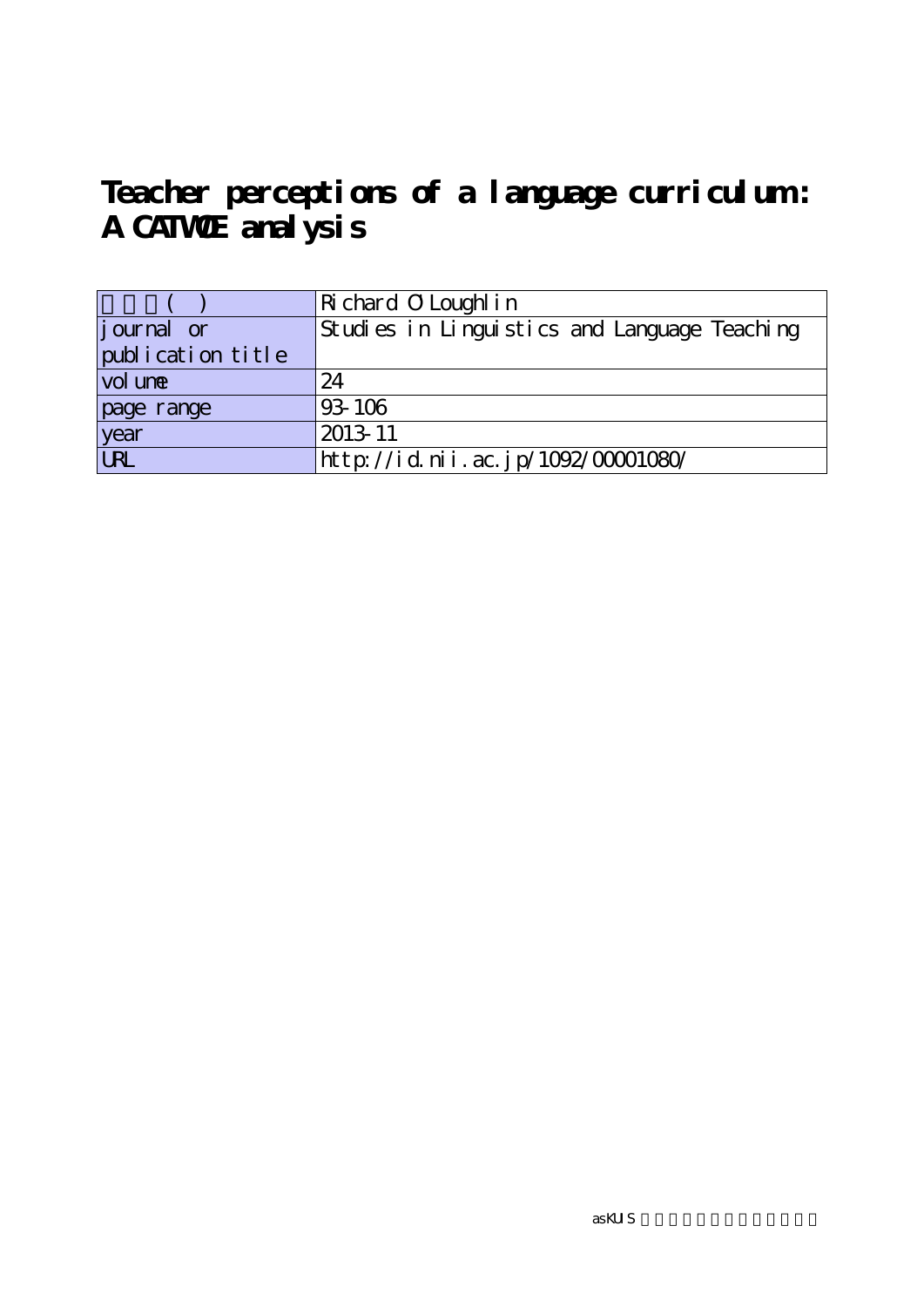# **Teacher perceptions of a language curriculum: A CATWOE analysis**

# **Richard O'Loughlin**

#### **Abstract**

*Curriculum design involves the collaboration of a number of different stakeholders who may hold divergent or even conflicting views. Soft Systems Methodology (SSM), which has its origins in the field of Management Studies, is one possible way to explore the sometimes 'hidden' views of those people concerned in the curriculum design process. This study focuses on teachers' perceptions of the Foundational Literacies course, a required course for over 400 first year students at Kanda University of International Studies. Teachers were individually asked to define the core purpose of the course and the systems modeling technique CATWOE, an integral part of the SSM process, was then used as a framework to analyse these written responses.*

#### **A brief overview of Soft Systems Methodology**

Soft Systems Methodology (SSM) is an 'action-oriented process of inquiry into problematical situations in the everyday world' (Checkland & Poulter, 2006, p. 22) first used in the field of Management Studies. SSM is used to address 'messy, ill-structured, problem situations' (Checkland & Scholes, 1990, p. 22) and prioritises the understanding of the situation, taking into account the differing worldviews among those people involved, before searching for possible solutions. In order to do this a model of purposeful activity is constructed through a seven-stage process. This model is then used as a device to explore the real-life situation with an aim of finding accommodation between conflicting points of view,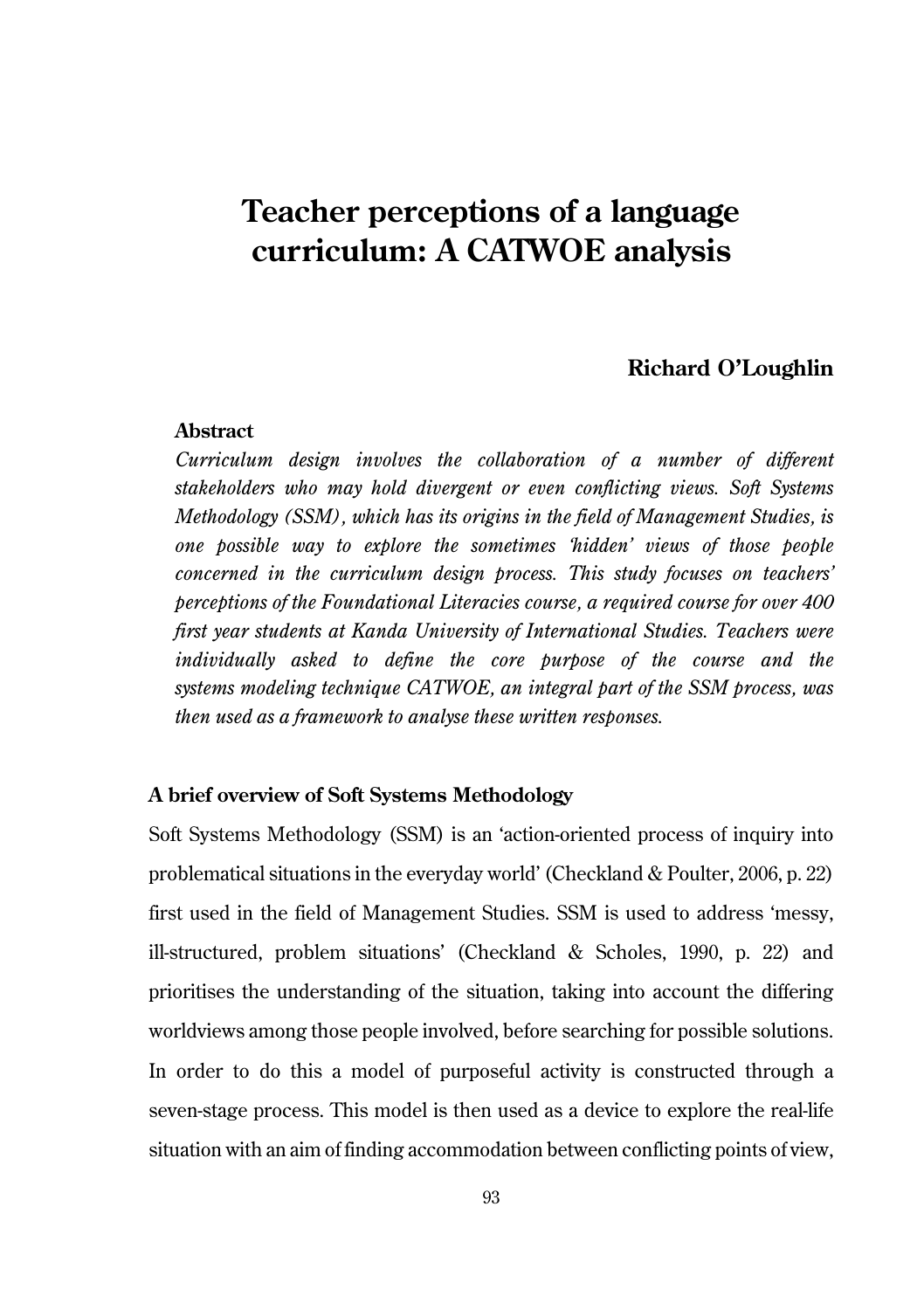which is both desirable and culturally feasible. Once change is effected it is then monitored and evaluated for its efficacy, efficiency and effectiveness. Thus, SSM is a cyclical process, as it is understood that the situation is never static, and there is always the possibility that yesterday's 'solution' will become today's perceived 'problem' (Checkland & Scholes, 1990, p. 1)



**Figure 1: The conventional seven-stage model of SSM**  *(Checkland & Scholes, 1990, p. 27)*

Checkland (2001, as cited in Tajino, James & Kijima, 2005, p.31) suggests novice practitioners of SSM follow the seven-stage process in Fig. 1. These seven stages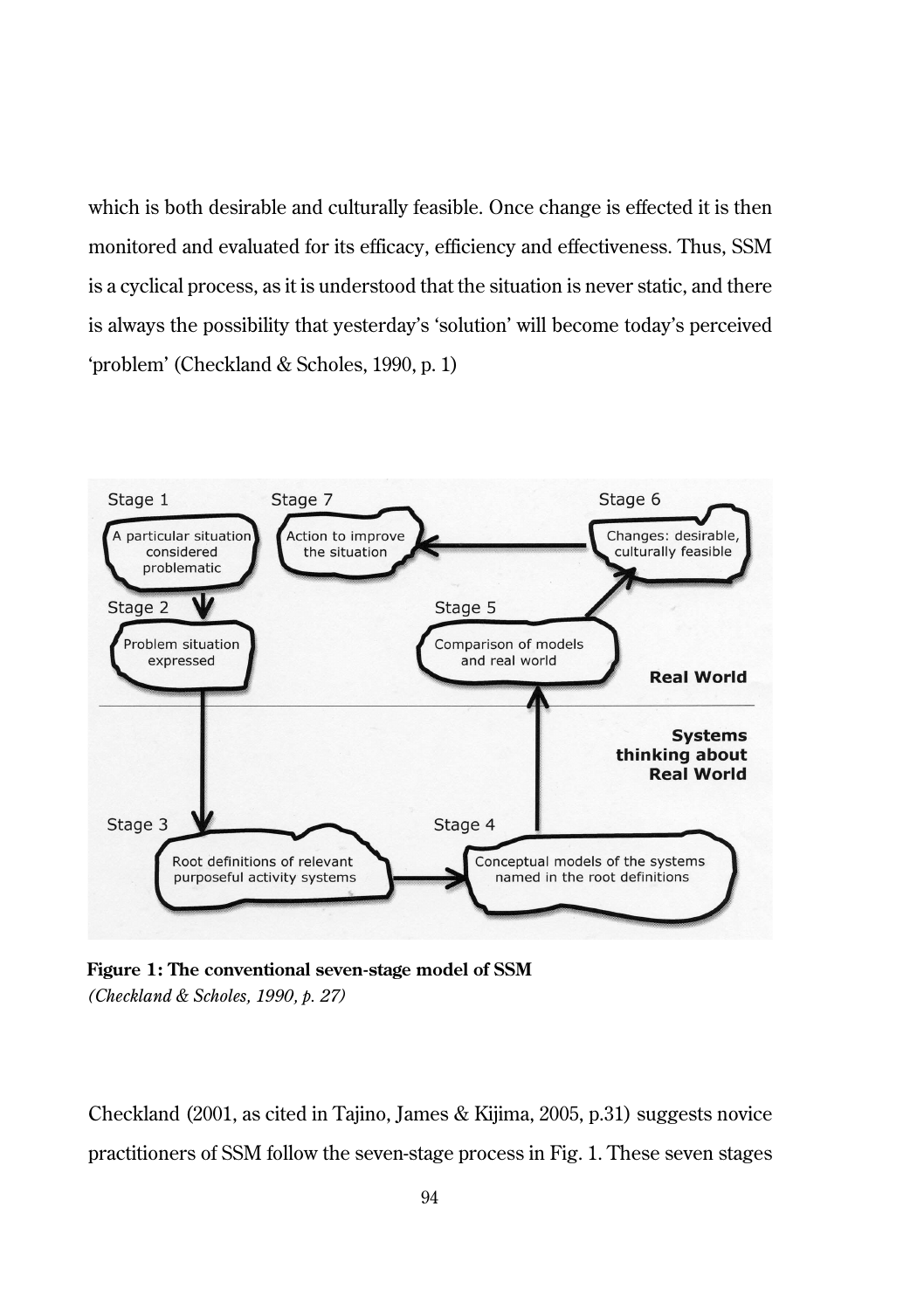are divided into those which are real-world activities (Stages 1,2,5,6 and 7) and those which require systems thinking (Stages 3 and 4). A system can be simply defined as an arrangement of two or more parts interacting over time to form a whole, usually within some boundary (Booth Sweeney, 2012), meaning that we can view an organisation, school, or a sports team, as a system. Systems are unique in that they have "some properties as a single whole, so-called emergent properties. (Thus the parts of a bicycle, when assembled correctly, and only then, produce a whole which has the emergent property of being a vehicle, the concept 'vehicle' being meaningful only in relation to the whole.)" (Checkland & Poulter, 2006, p.8). Checkland and Poulter (2006) explain that in the real world, any problematical situation in which we utilize SSM will contain people who are "trying to act purposefully" and that we can treat this action as a system, with the linked set of activities carried out by these people making up a whole, and the emergent property of the system being purposefulness (p.9-10). It is in stages three and four of the seven-stage process that these purposeful activities are defined and modelled, before being used as a source of questions for organized discussion (Checkland & Poulter, 2006, p.50).

#### **SSM and English Language Teaching**

Although SSM has been applied to a number of management issues within private companies, non-profit organizations and health care services (Tajino et al., 2005, p.32-33) it has only been used sparingly within the area of English language teaching (ELT).

Holliday (1990) introduced SSM to the field of ELT and suggested a number of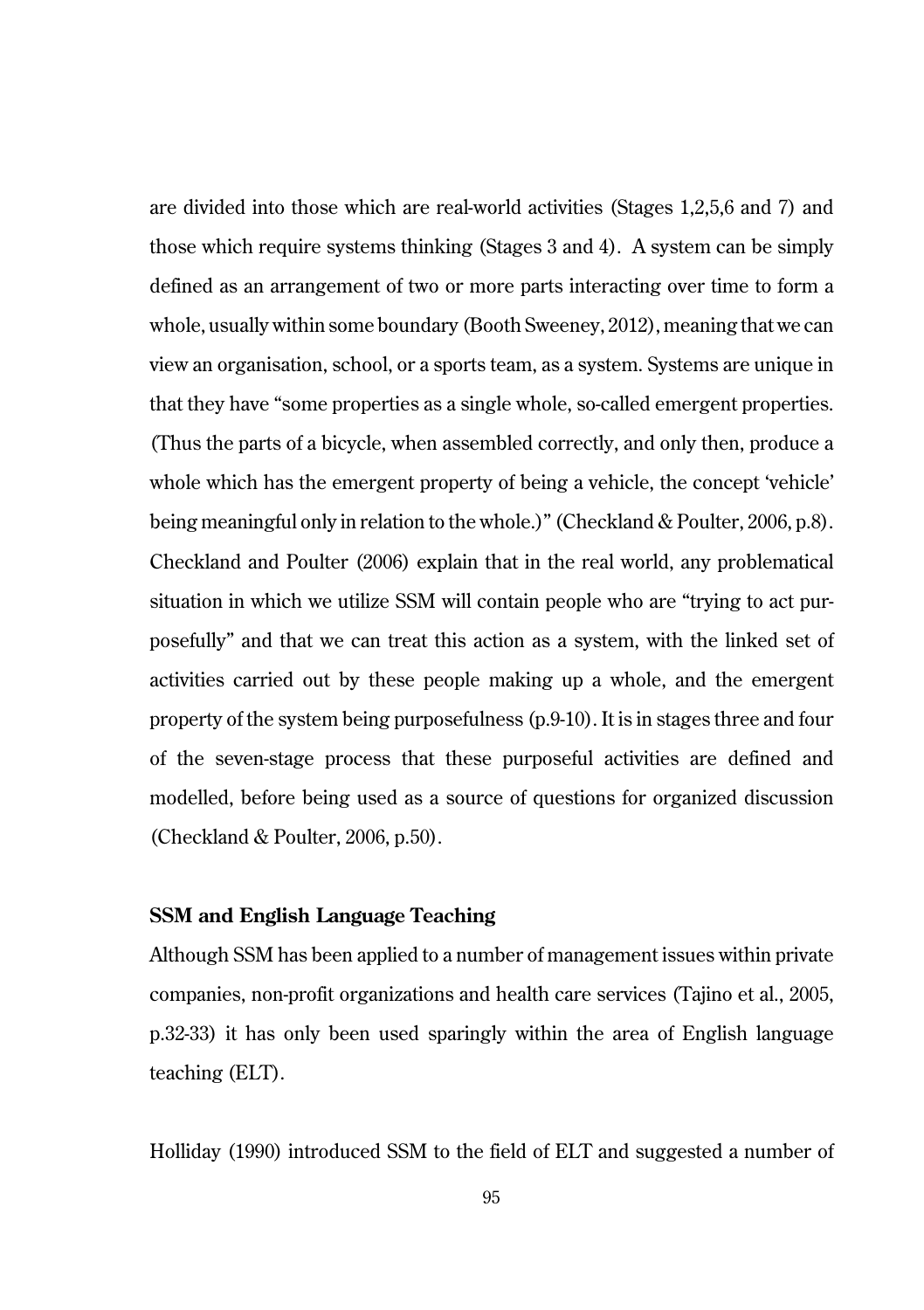possible ways it may be useful for a curriculum developer. The first advantage of using SSM is that it provides an organised framework to follow when developing a curriculum. And, as SSM involves the teachers and other stakeholders at every stage of the curriculum development process it can also "help achieve the necessary insight into …[the] often hidden views" of the people concerned (p.80). Also, Holliday states that "until something can be expressed conceptually, in terms that can be communicated precisely, and has achieved the status of a discipline or a technology, it cannot be reported, researched or developed"(1990, p.83) and considers SSM as one method of achieving that goal with reference to curriculum design. Holliday concludes that there are "clear uses for SSM in ELT projects" (p.77).

Tajino, James and Kijima (2005) used SSM in the design of a 15-week one-semester EAP course at a national university in Japan. The course designers were faced with the issue of meeting the diverse needs of 29 students who not only came from a range of different faculties within the university, such as the Faculties of Agriculture, Economics, and Law, among others, but who also differed in year level, with students in their second, third or fourth year all able to take the class. Another problem was the vague title of the course, translated from Japanese into English as A Common English Curriculum for All Faculties, which left teachers with little guidance regarding the teaching approach and content selection of the course. During the first two phases of the SSM process the course designers identified a struggle between two possible objectives for the course. Was the course an opportunity to use "English to enrich the students' general education" or was it viewed as a "skill-oriented practical English' course?" (Tajino, et al., 2005,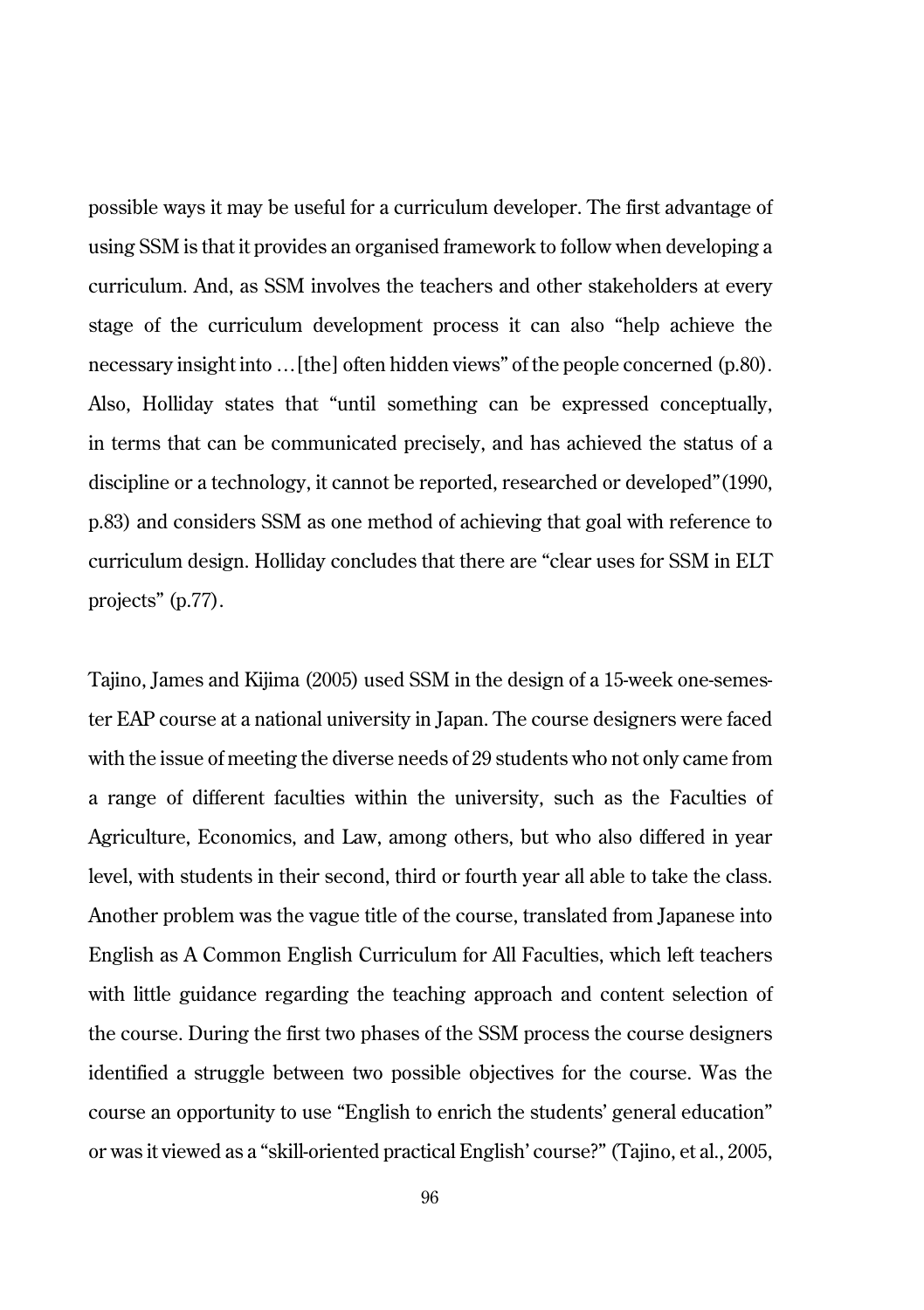p. 34) The SSM framework provided the course designers with the necessary tools to accommodate the differing views and perspectives of the students, subject teachers, and EAP teachers. The course designers concluded that SSM was useful in obtaining the support and cooperation from the various stakeholders, as well as acquiring the necessary information to design a course which satisfied the needs and wants of the students.

Tajino and Smith (2005) used SSM in conjunction with Exploratory Practice (Allwright & Hanks, 2009), a form of practitioner research, to investigate a perceived problem in an English speaking skills course at a Japanese university. The impetus for using SSM came halfway through the semester when one of the 16 items on a course evaluation questionnaire revealed that more than 80% of the students felt they did not know the other people in the class fairly well. This response brought to light the differing perspectives the students and the teacher held of life within the classroom. Although the result was not surprising to the learners it came as a shock to the teacher, who had mistakenly assumed that the many opportunities given to students to work together in this relatively small class of 19 students would automatically lead to friendships being formed. The teacher, as well as the students, participated throughout the seven stages of the SSM process, which included activities such as small-group discussions within the classroom in order to attain participants' views. At the end of the SSM process the participants were left with a clearer understanding of classroom life and new types of classroom activities were introduced for use within the class with the aim of improving classroom relationships. The researchers concluded that SSM can provide teachers with a path to "investigating the complex, dynamic social life in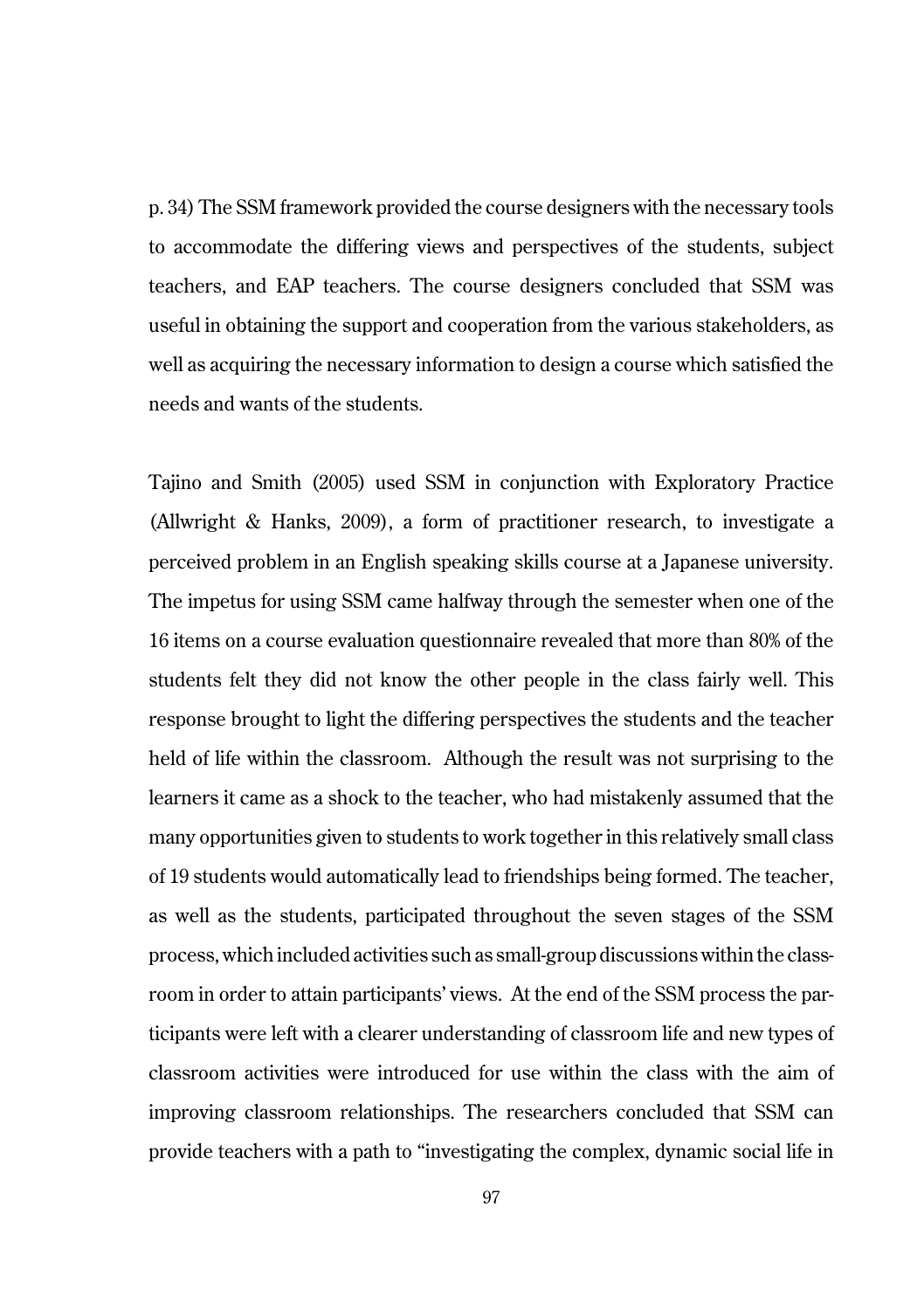the language classroom" (p.449).

#### **CATWOE**

This study focuses on the SSM modeling technique known by the mnemonic CATWOE (see Figure 2), which is used during the third stage of Checkland's suggested seven-stage process. The CATWOE mnemonic represents the terms: Customer, Actor, Transformation process, Weltanschauung, Owner, and Environmental constraints.

- **C Customers:** the victims or beneficiaries of T (transformation process)
- **A Actors:** those who would do T
- **T Transformation process**: the conversion of input to output Input  $\rightarrow \boxed{T} \rightarrow$  Output
- **W Weltanschauung:** the worldview which makes T meaningful in this context
- **O Owners**: those who could stop T
- **E Environmental constraints:** elements outside the system which it takes as given

#### **Figure 2: CATWOE**

*(Checkland & Scholes, 1990, p. 35)*

CATWOE plays a key role during the system modeling stage in that "it brings forth various perspectives on a problem situation as well as question our assumptions" (Bergvall-Kåreborn, Mirijamdotter, & Basden, 2004, p.56). The key elements of CATWOE are the transformation process [T] and weltanschauung [W]. The transformation process refers to the core purpose of a system. That is, something enters a system as 'input' and is transformed into some new form of that same thing and is now 'output', while weltanschauung [W] is connected to an individual's worldview and beliefs (Bergvall-Kåreborn et al., 2004, p. 61). The transformation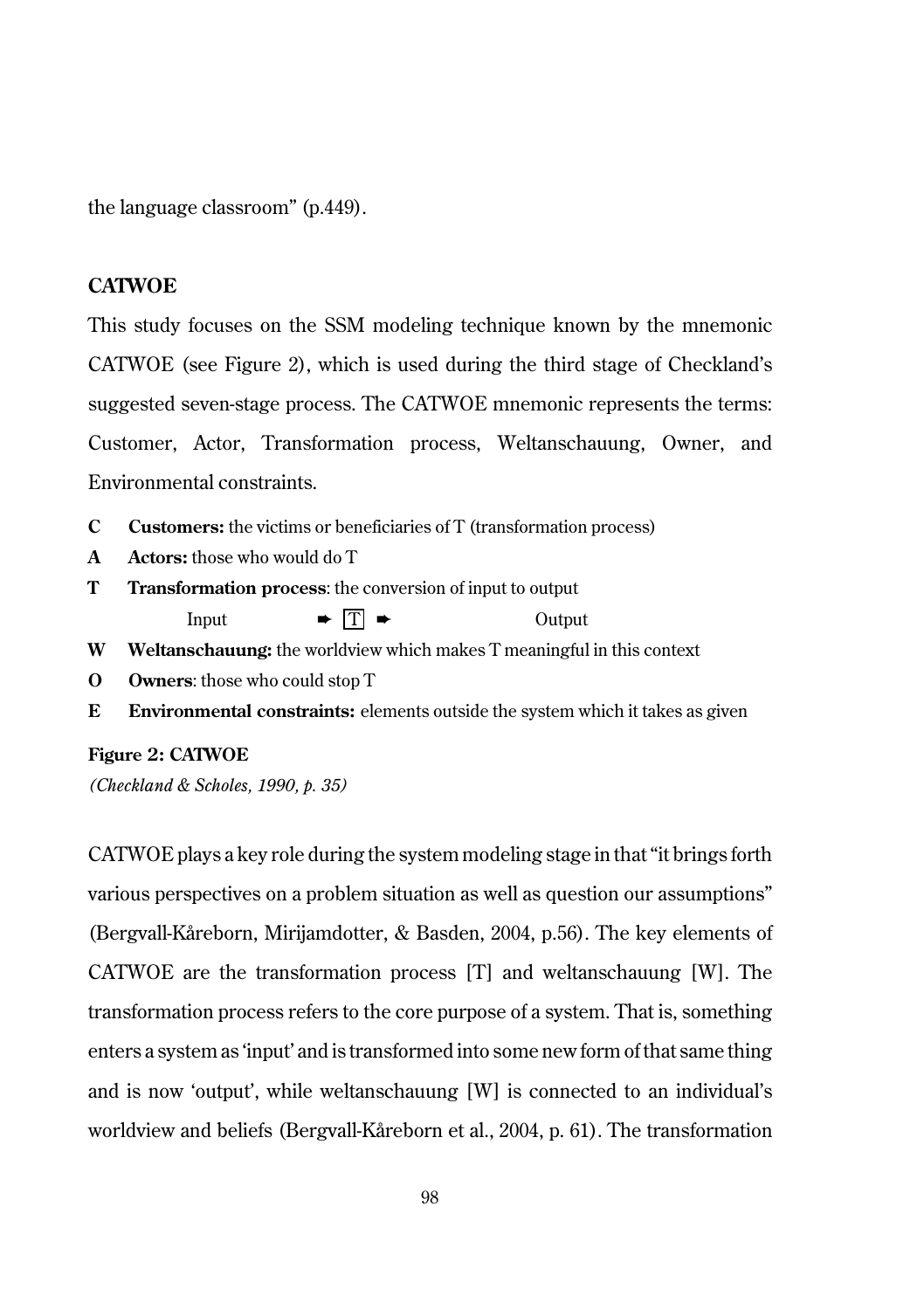process and the weltanschauung are inextricably linked in that it is an individual's worldview which makes the transformation process meaningful. As Checkland and Scholes (1990, p.35) explain, in any "relevant purposeful activity there will always be a number of different transformations by means of which it can be expressed, these deriving from different interpretations of its purpose." As an example of differing weltanschauung, a prison could be seen as a place of punishment or it may be viewed in terms of rehabilitation (Checkland and Poulter, 2010, p.192). It is likely that the individuals holding these divergent worldviews [W] would view the core purpose [T] of the prison differently. Therefore, at the system modeling stage of SSM a number of models are constructed in order to take into account the different weltanschauungen of those people concerned.

In SSM "it is critical to clearly define the purposeful activity to be modeled"(Bergvall-Kåreborn et al., 2004 p.57) and the construction of a root definition, "a condensed statement about the system, roughly comparable to a mission statement" (Bergvall-Kåreborn et al., 2004 p.57), can assist in this regard. SSM practitioners may write root definitions for systems modeling purposes either before or after using the CATWOE mnemonic, however it is essential the CATWOE device be used at some stage to ensure that none of the six elements are missing, as any missing elements will weaken the eventual root definition. Checkland and Scholes (1990) recommend the root definition be cast in the form: do **P** by **Q** in order to help achieving **R**, which answers the three questions, "What to do **(P)**, How to do it **(Q)**, and Why do it **(R)**?" (p.A22).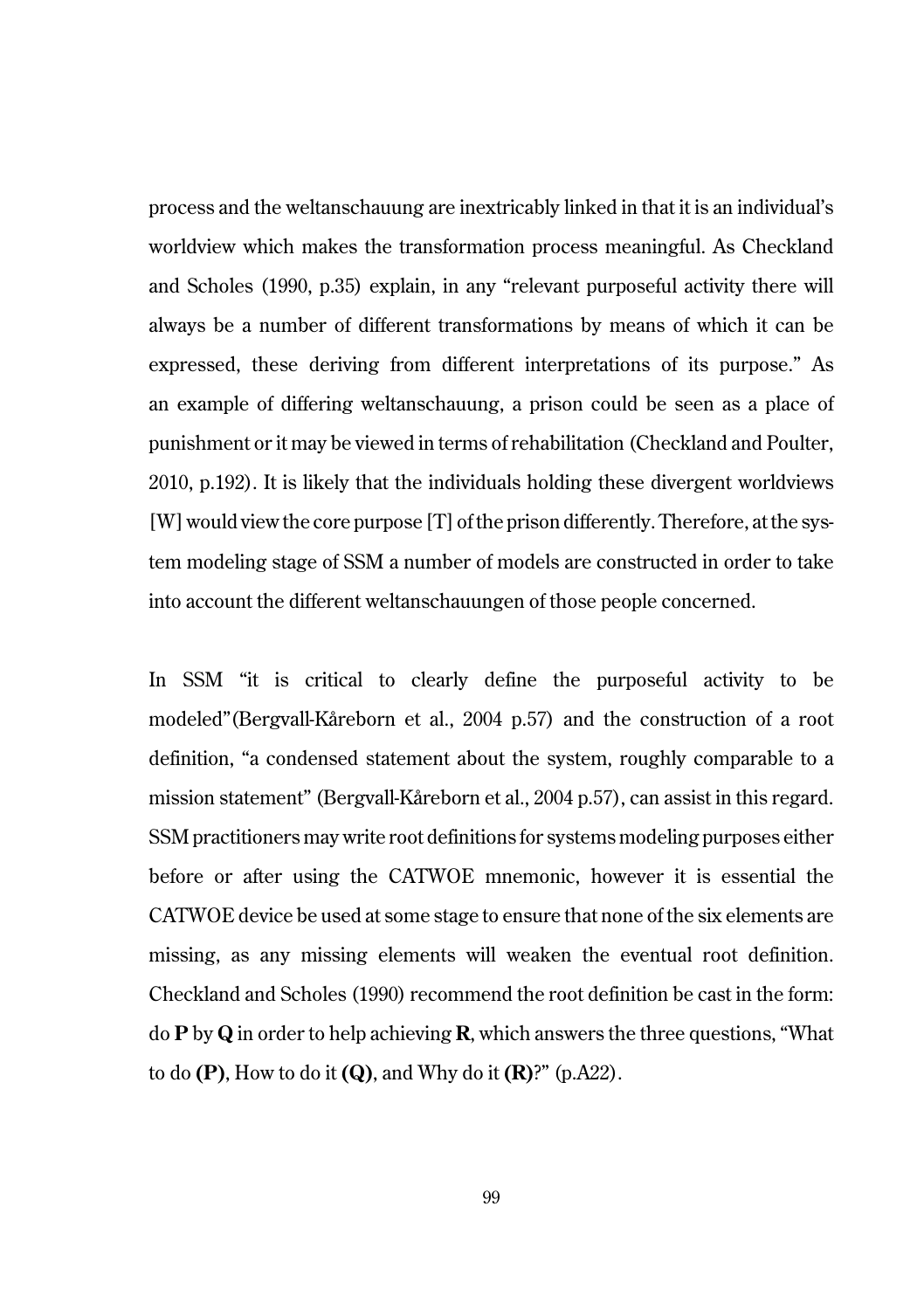# **Teacher perceptions**

The Foundational Literacies project, an institutional research project at Kanda University of International Studies, is currently undergoing a process of thoroughgoing curriculum renewal. In order to design a new curriculum different stakeholders holding divergent or even conflicting views need to be consulted. SSM, and the CATWOE mnemonic, provides a means to learn more about these stakeholders' perceptions.

The current study focuses on one group of stakeholders: the teachers of Foundational Literacies. All nine teachers were given an incomplete sentence in the form of a root definition (see Appendix) and asked to complete it individually before returning it to the researcher via email. Eight responses were received. A few days later these same teachers were involved in small group discussions in which they responded to further question prompts connected to each of the CATWOE elements. These discussions, held in groups of three, lasted approximately 30 minutes and were recorded digitally for analysis. However, the analysis of these discussions is ongoing and beyond the scope of this paper. This current study focuses on the teachers' written responses in order to answer the following question:

*According to the CATWOE mnemonic, which aspects of curricula change are most salient to teachers?*

#### **Analysis and discussion**

In this section the six elements of the CATWOE device are used as a framework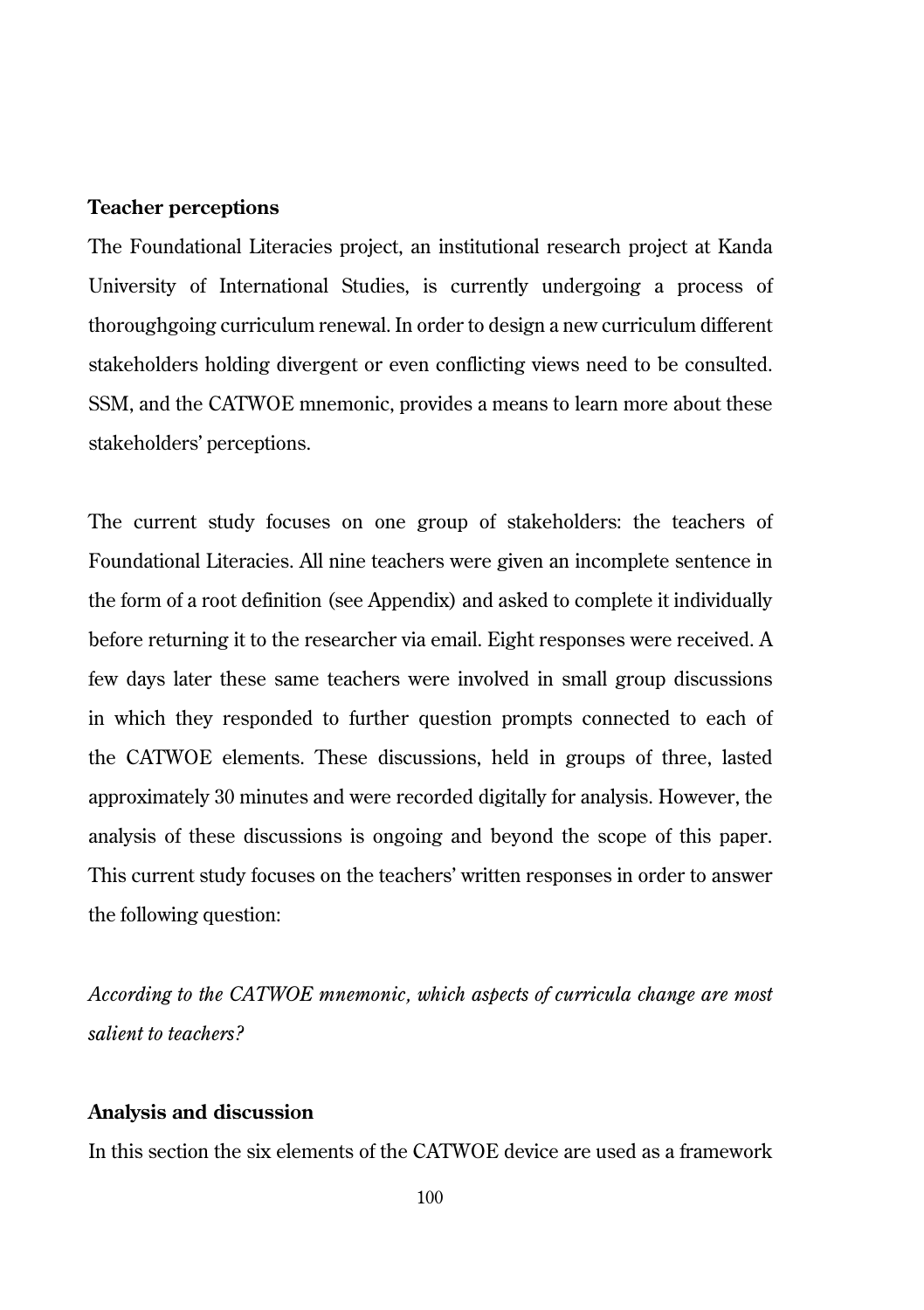for discussing the teachers' responses.

## **Customers**

All of the responses revealed that the teachers perceive the learners as customers of the course. Statements such as "*prepare students for future KUIS courses*" exemplify this. However, while teachers are also integral to the course none of the responses made mention of the teacher as a possible customer. As an observer, it may appear that the students are the only customer, as it is clearly the students who are entering the system, yet teachers can also be perceived as customers, in particular from a professional development viewpoint.

#### **Actors**

We can imply from the responses that both the teachers and learners are perceived as actors, however most references are implicit, with responses including language such as "*prepare learners to*…", "*improve students*'…" or "*increase awareness of*…". This language suggests that it is the teacher's perceived role to help the learners achieve those goals. None of the responses mentioned the teacher explicitly as an actor.

#### **Transformation process**

Six out of the eight the responses revolve around the transformation of what teachers refer to as the students' reading and writing skills (e.g. "…*provide students with basic writing and reading skills*", "*develop students' basic reading and writing skills"*). It is interesting to observe that in a class with a name such as Foundational Literacies the majority of teachers appear to have limited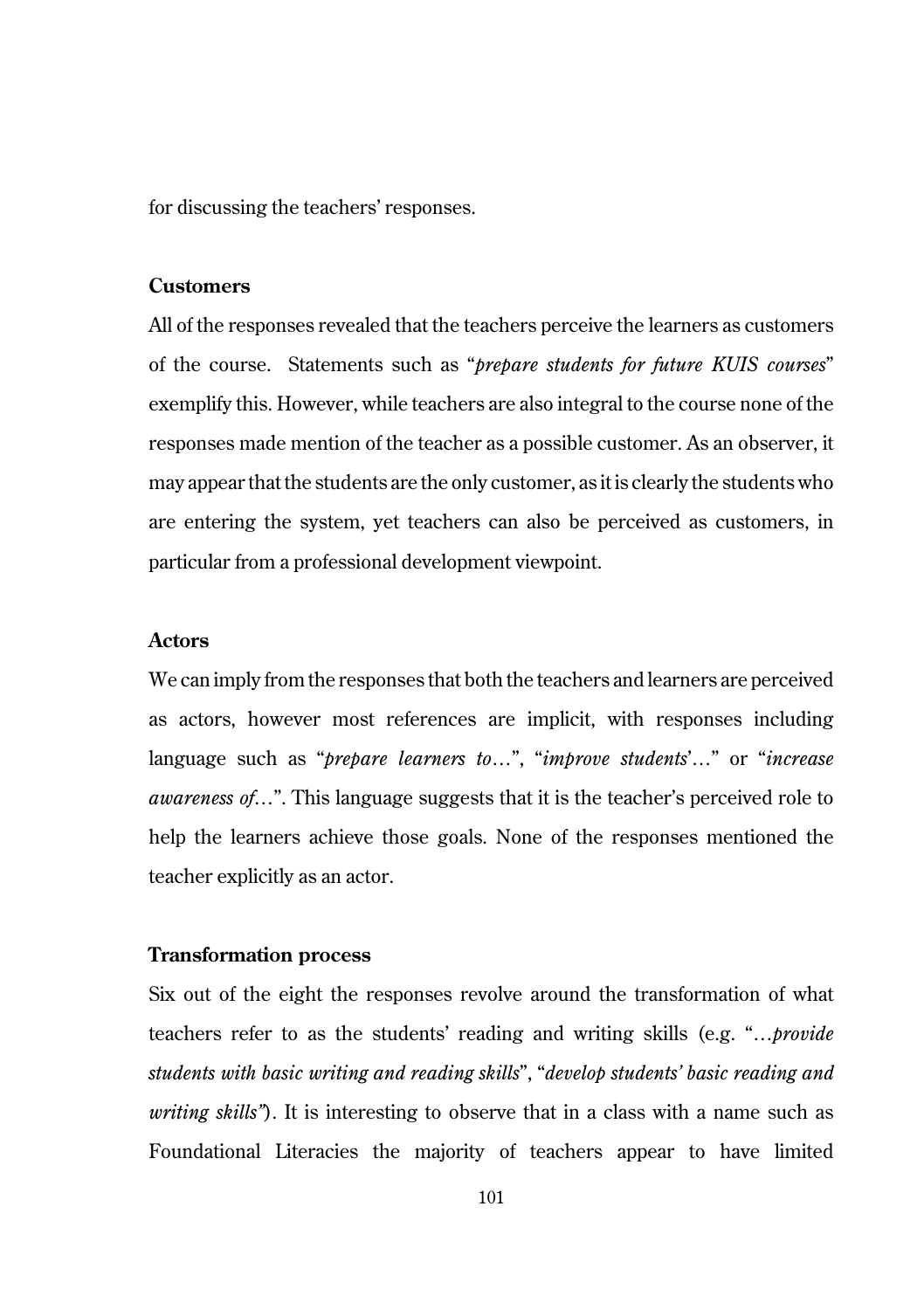themselves to what may be called a traditional skills-based approach. However, having said that, one of the teachers sees the transformation process as concerning the improvement of the "*learners' literacy skills* (*receptive and productive*)", while another views the transformation process as preparing students "*to interpret and produce different genres of English text*". This would suggest these two teachers see the potential for the transformation process as much wider in scope.

#### **Weltanschauung**

The responses included a variety of verbs when referring to the desired transformation. The various choices made by teachers suggest constrasting worldviews. For example, some used verbs such as "*…reinforce and build on.*." or "…*bolstering [the students'] reading and writing skills*", suggesting a perception that the learners have already acquired the foundations of particular skills, however they can be further reinforced. In contrast, one response stated, "... *provide students with basic writing and reading skills*". The use of the verb *provide* perhaps signals that this teacher views new learners at the university as lacking reading and writing skills, or that the Foundational Literacies course is concerned with new or different skills other than those the learners possess. Observations such as these which are focused on the learners' past experiences as well as the place of the Foundational Literacies course in the learners' ongoing education are strongly linked to the teachers' worldviews.

Some teachers view the transformation process as limited to the near future and within the confines of the university. For example, half of the responses appear to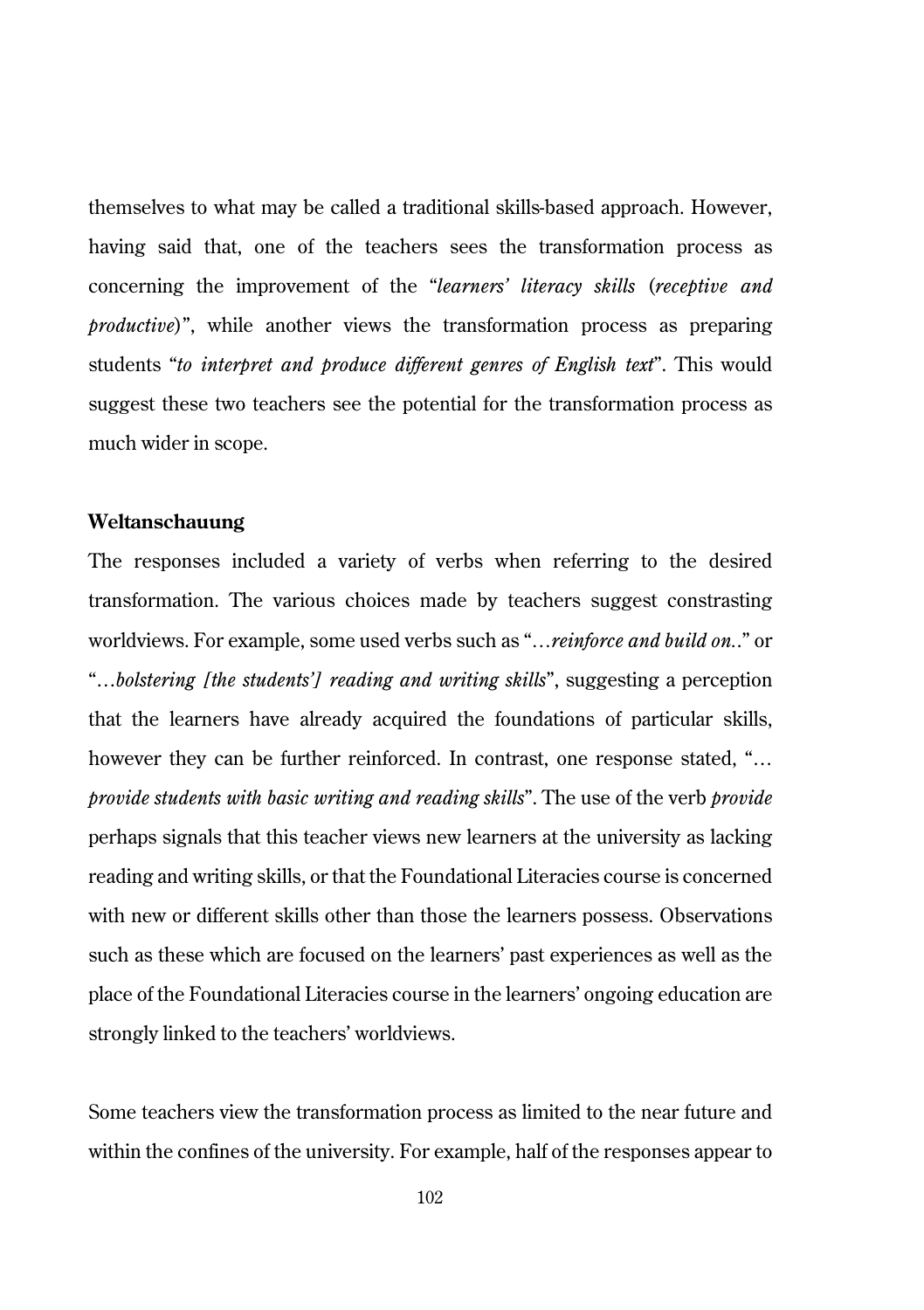view the purpose of the desired transformation as to meet the future needs of the students at the university through statements such as "…*prepare them for more academic courses in their 2nd year…*" and "…*prepare students for reading and writing in their sophomore year*…". These responses suggest that teachers see learners as entering the Foundational Literacies course with a particular set of academic reading and writing needs and that by the end of the year it is essential these needs are met in order for learners to progress within the university. This highlights the link made between worldview and the transformation process earlier, illustrating that it is an individual's worldview which makes the transformation process meaningful.

Finally, when writing about how this transformation could take place, once again the choice of verbs suggests some differences in how the teachers view life in the classroom. For example, one teacher saw the transformation occurring by "*exposing learners to a variety of text types and exploring them through integrated communicative tasks*" whereas a different teacher saw the desired transformation coming about through "*teaching them reading and writing skills*". These responses suggest that within the same course there are teachers who perceive learning as a much more collaborative process than others.

#### **Owners**

No responses refer to anyone explicitly as a possible owner of the system.

# **Environmental constraints**

As mentioned in the weltanschauung section, half of the teachers referred to the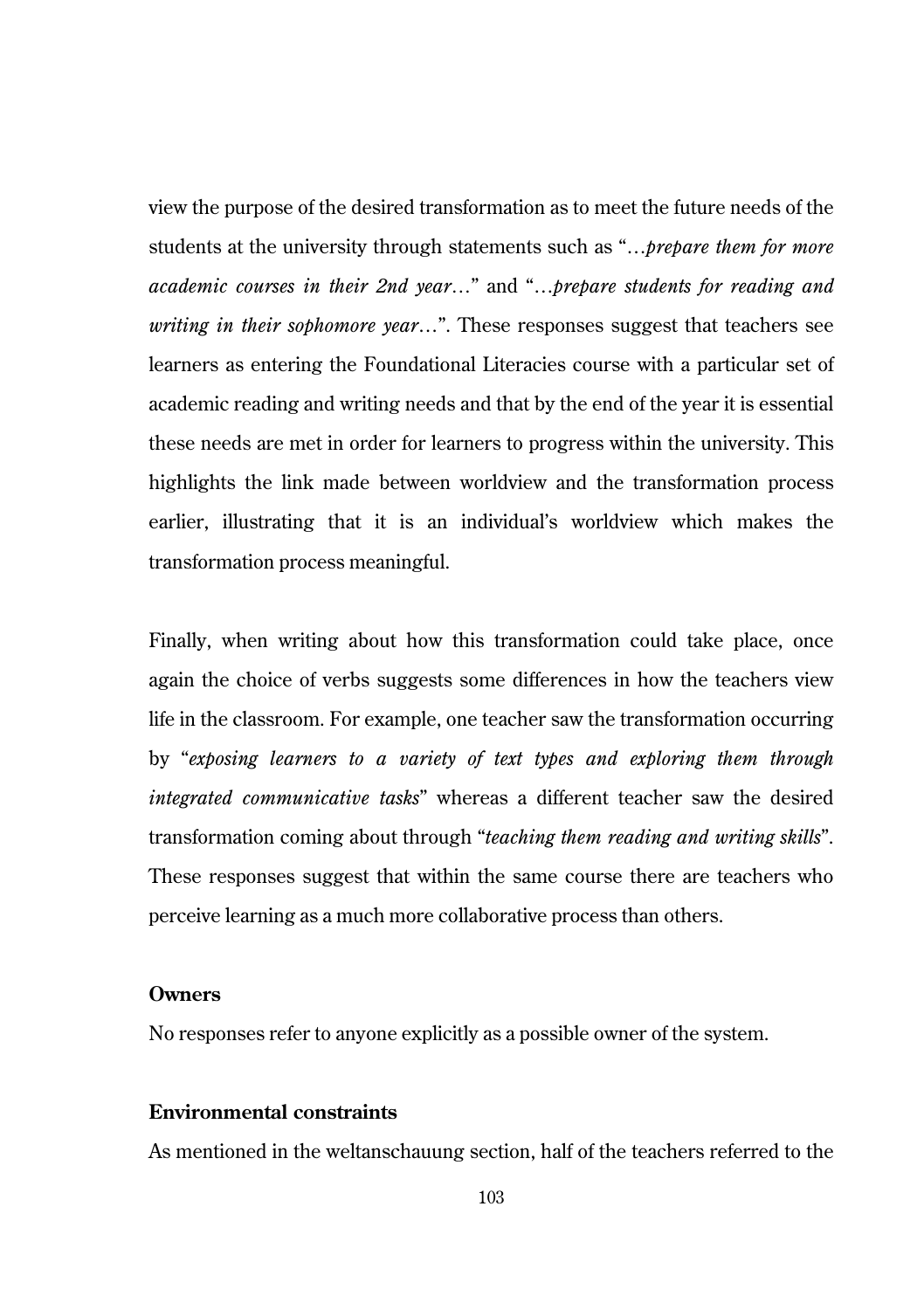future needs of the students at the university. One possible reason is that these teachers are responding to perceived environmental constraints at the university in that there is a need to sufficiently prepare the students for future courses. However, this was not mentioned explicitly. Teachers did not add anything about other possible constraints, such as the course materials, the English as a Foreign Language context, or the size of the classes.

# **Conclusion**

Within tertiary institutions around the world, ongoing research into the development of curriculum is being conducted. Teachers with divergent opinions, backgrounds and experience work together on the design, development, conduct, evaluation and renewal of these institutional curricula. Although little used within the field of language teaching Soft Systems Methodology would appear to provide curriculum developers with the necessary tools to bring about meaningful collaboration between stakeholders through the use of systems thinking to ask questions about 'reality'. In this study, the systems modeling technique CATWOE provided an efficient method of interpreting written data from teachers. Future analysis of the teachers' small-group discussions will help illuminate Foundational Literacies teachers' views further.

#### **References**

- Allwright, D., & Hanks, J. (2009) *The developing language learner: An introduction to exploratory practice.* New York: Palgrave Macmillan.
- Booth Sweeney, L. (2012). Learning to Connect the Dots: Developing Children's Systems Literacy. *Solutions, 5,* (3), 55-62.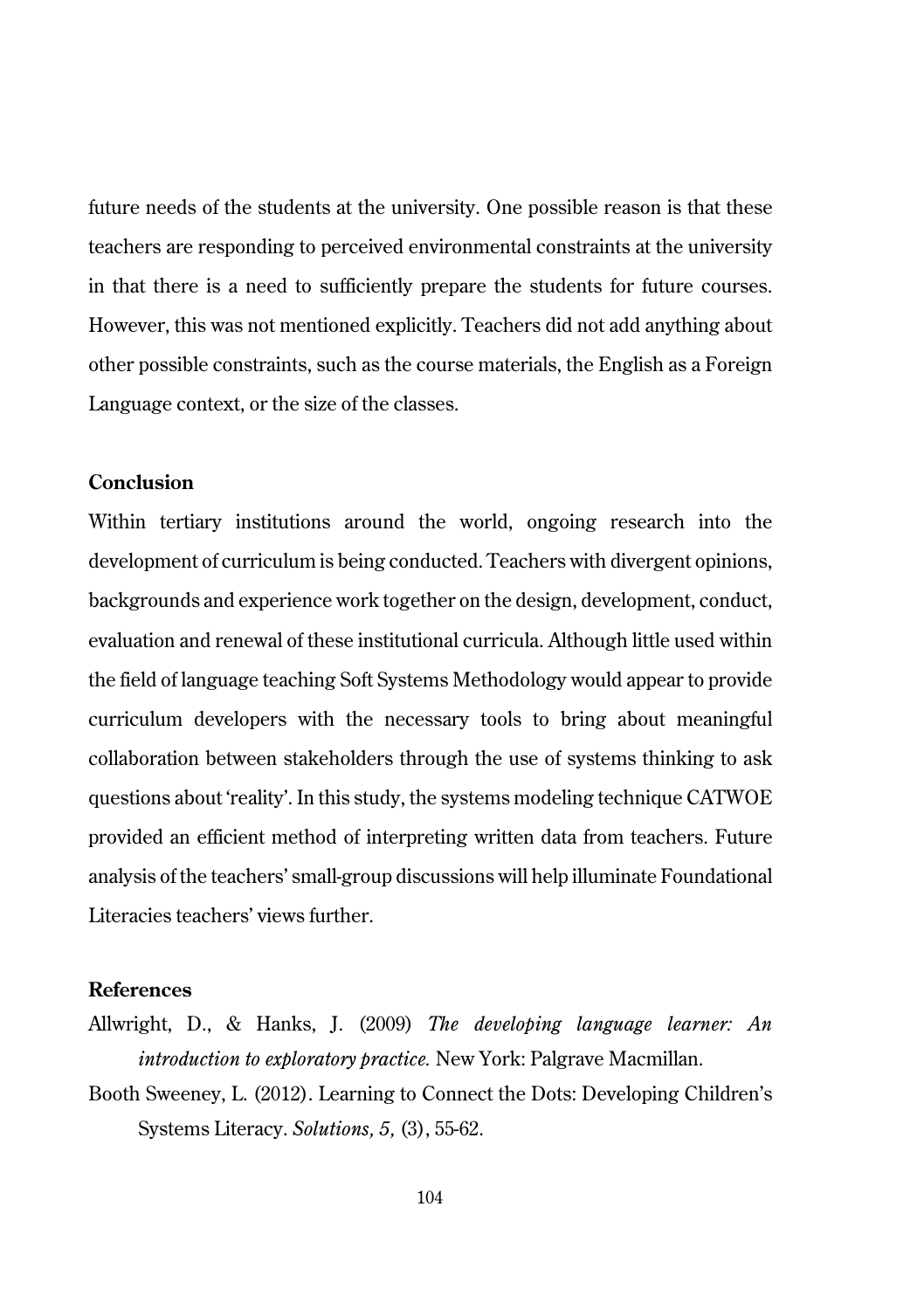- Bergvall-Kåreborn, B., Mirijamdotter, A., & Basden, A. (2004). Basic principles of SSM modeling: An examination of CATWOE from a soft perspective. *Systemic Practice and Action Research, 17,* (2), 55-73.
- Checkland, P. (2001). Soft systems methodology. In J. Rosenhead, & J. Mingers (Eds.), *Rational analysis for a problematic world revisited.* Chichester, West Sussex: Wiley.
- Checkland, P., & Poulter, J. (2006). *Learning for action: A short definitive account of soft systems methodology and its use for practitioners, teachers and students.* Chichester: John Wiley & Sons.
- Checkland, P., & Scholes, J. (1990). *Soft systems methodology in action.* New York: Wiley.
- Holliday, A. (1990). A role for soft systems methodology in ELT *projects. System, 18,* (1), 77-84.
- Tajino, A., James, R., & Kijima, K. (2005). Beyond needs analysis: soft systems methodology for meaningful collaboration in EAP course design. *Journal of English for Academic Purposes. 4*, 27-42.
- Tajino, A., & Smith, C. (2005). *Exploratory practice and soft systems methodology. Language Teaching Research, 9,* (4), 448-469.